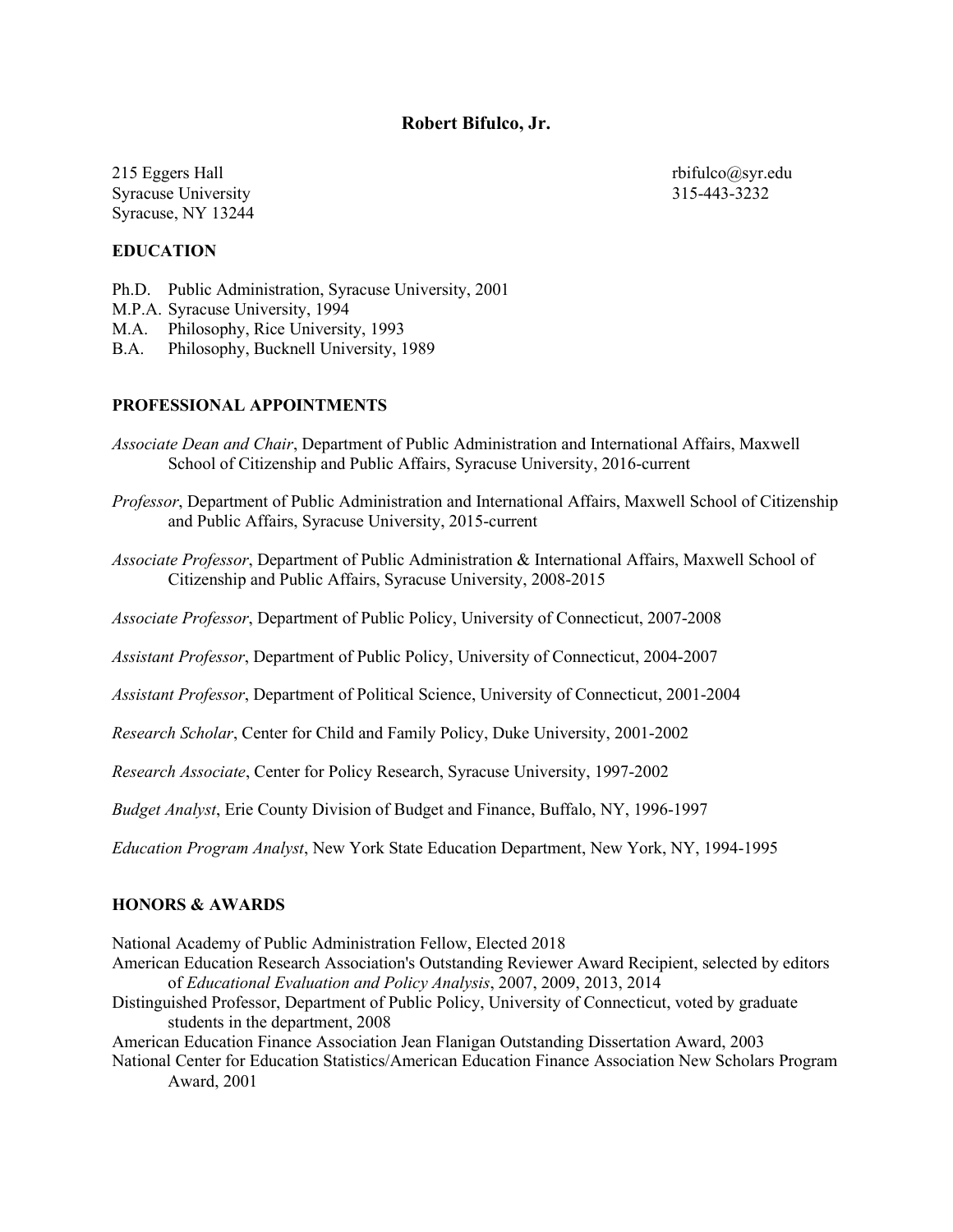#### **PUBLICATIONS**

## **Journal Articles**

- "The Impacts of COVID-19 on the New York State Budget: A Preliminary Assessment" (with M. Lewis). *Municipal Finance Journal*, Fall 2020, pp. 75-85.
- "Who Benefits from Accountability-Driven School Closure? Evidence from New York City" (with D. Schwegman). *Journal of Policy Analysis and Management*, Winter 2020, pp. 96-130.
- "The Effects of Say Yes to Education on High School Graduation, College Matriculation and College Persistence" (with R. Rubenstein and H. Sohn). *Journal of Policy Analysis and Management*, Fall 2019, pp. 918-943.
- "The Effect of Charter Schools on District Costs and Efficiency: The Case of New York State" (with C. Buerger). *Economics of Education Review*, April 2019, pp. 61-72.
- "Does Participatory Budgeting Direct Public Money to Poor Neighborhoods?" (with I. Shybalkina). *Public Budgeting and Finance*, Spring 2019, pp. 45-66.
- "Using Synthetic Controls to Estimate the Effect of Unique Interventions: The Case of Say Yes to Education." (with R. Rubenstein and H. Sohn). *Evaluation Review*, November 2017, pp. 593- 619.
- "Assessing the Effects of Place Based Scholarships on Urban Revitalization: The Case of Say Yes to Education" (with R. Rubenstein, H. Sohn, and J. Murchie). *Educational Evaluation and Policy Analysis,* June 2017, pp. 198-272.
- "The Effects of School Desegregation on Teenage Fertility" (with L. Lopoo and S. Oh), *Educational Evaluation and Policy Analysis*, December 2015, pp. 591-611.
- "The Influence of Finance and Accountability Policies on Charter School Locations" (with C. Buerger), *Journal of Education Finance*, Winter 2015, pp. 193-221.
- "Do High School Peers Have Persistent Effects on College Attainment and Other Life Outcomes?" (with J. Fletcher, S. Oh & S. Ross). *Labour Economics*, August 2014, pp. 83-90*.*
- "The Fiscal Impacts of Charter Schools: Lessons from New York" (with R. Reback). *Education Finance and Policy*, Winter 2014, pp. 86-107.
- "Intergroup Relations in Integrated Schools: A Glimpse Inside Interdistrict Magnet Schools." (with C. Buerger & C. Cobb). *Education Policy Analysis Archives*, September 2012, <http://epaa.asu.edu/ojs/article/view/1033>
- "Debt and Deception: How States Avoid Making Hard Fiscal Decisions." (with W. Duncombe, B. Bunch, M. Robins & W. Simonsen). *Public Administration Review,* September/October 2012, pp. 659- 667.
- "Can Nonexperimental Estimates Replicate Estimates Based on Random Assignment in Evaluations of School Choice? A Within-Study Comparison." *Journal of Policy Analysis and Management*, Summer 2012, pp. 729-751.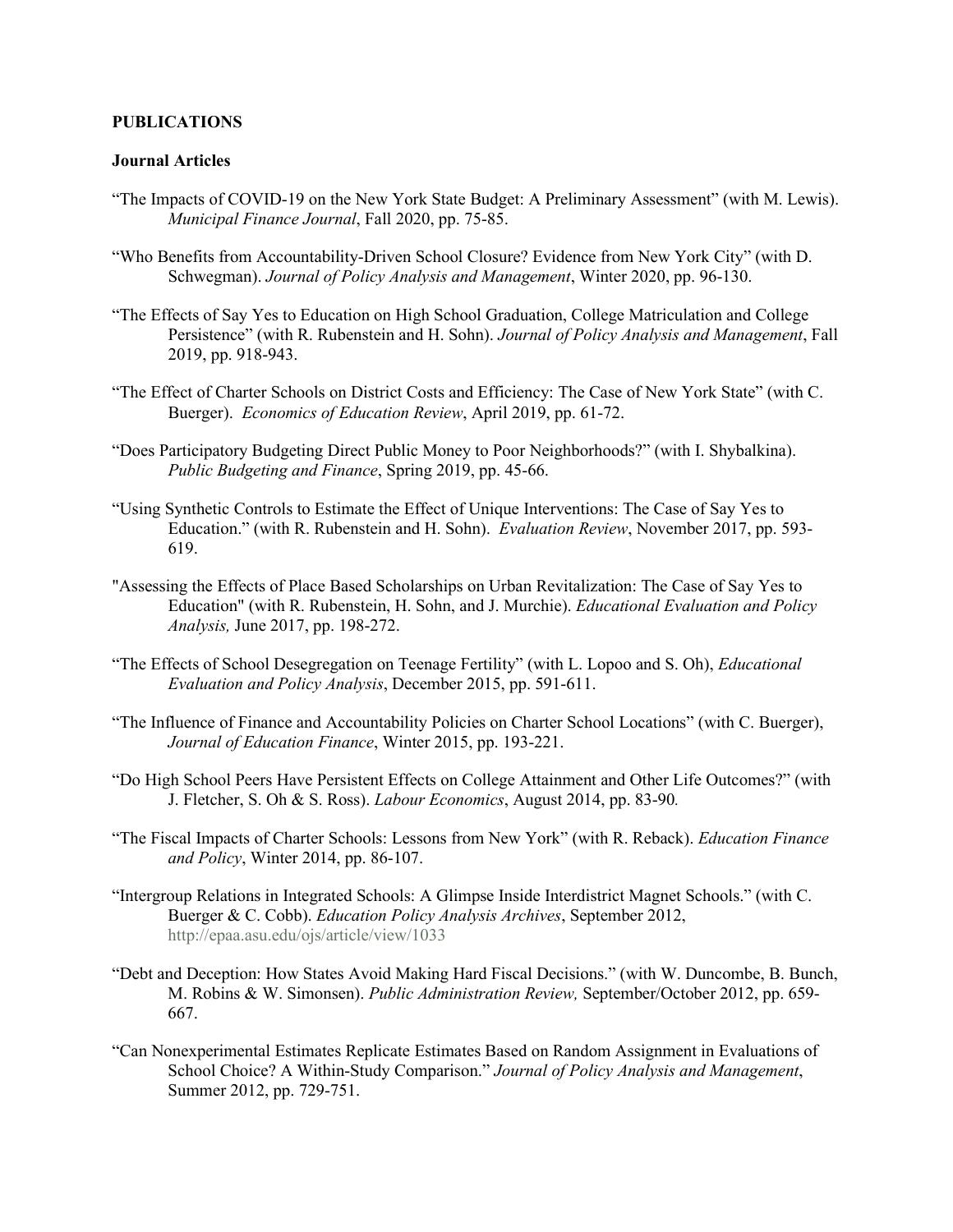- "The Effect of Classmate Characteristics on Post-Secondary Outcomes: Evidence from the Add Health." (with J. Fletcher & S. Ross). *American Economic Journal-Economic Policy*, February 2011, pp. 25-53.
- "Budget Deficits in the States: New York." (with W. Duncombe). *Public Budgeting & Finance*, Spring 2010, pp. 58-79.
- "The Influence of Performance-Based Accountability on the Distribution of Teacher Salary Increases." *Education Finance & Policy*, Spring 2010, pp. 177-199.
- "Can Interdistrict Choice Boost Achievement: Evidence from Connecticut's Interdistrict Magnets" (with C. Cobb & C. Bell). *Educational Evaluation and Policy Analysis*, December 2009, pp. 323-345.
- "The Effects of Public School Choice on Those Left Behind" (with H. Ladd & S. Ross). *Peabody Journal of Education*, Spring 2009, pp. 130-149.
- "Public School Choice and Integration" (with H. Ladd & S. Ross). *Social Science Research*, March 2009, pp. 71-85.
- "School Choice, Racial Segregation and Test-Score Gaps: Evidence from North Carolina's Charter School Program." (with H. Ladd). *Journal of Policy Analysis and Management*, Winter 2007, pp. 31-56.
- "Institutional Change and the Coproduction of Public Services: The Effect of Charter Schools on Parental Involvement" (with H. Ladd). *Journal of Public Administration Research and Theory*, October 2006, pp. 553-572.
- "The Impacts of Charter Schools on Student Achievement: Evidence from North Carolina" (with H. Ladd). *Education Finance and Policy*, Winter 2006, pp. 50-90.
- "District Level Black-White Funding Disparities in the United States: 1987-2002" *Journal of Education Finance,* Fall 2005, pp. 172-197.
- "The Truth About Charter Schools: Results from the Tar Heel State" (with H. Ladd). *Education Next*, Fall 2005, pp. 60-66.
- "Do Whole-School Reforms Boost Student Performance: Evidence from New York City" (with W. Duncombe and J. Yinger). *Journal of Policy Analysis and Management*, Winter 2005, pp. 47-72.
- "Addressing Selection Bias in Quasi-Experimental Evaluations of Whole-School Reform: A Comparison of Methods." *Evaluation Review*, October 2002, pp. 545-572.
- "Measuring School Efficiency: An Evaluation of Methods Using Simulated Data" (with S. Bretschneider). *Economics of Education Review*, December 2001, pp. 417-429.
- "Identifying Low-Performance Schools" (with S. Ammar, W. Duncombe, and R. Wright). *Studies in Educational Evaluation*, September 2000, pp. 259-287.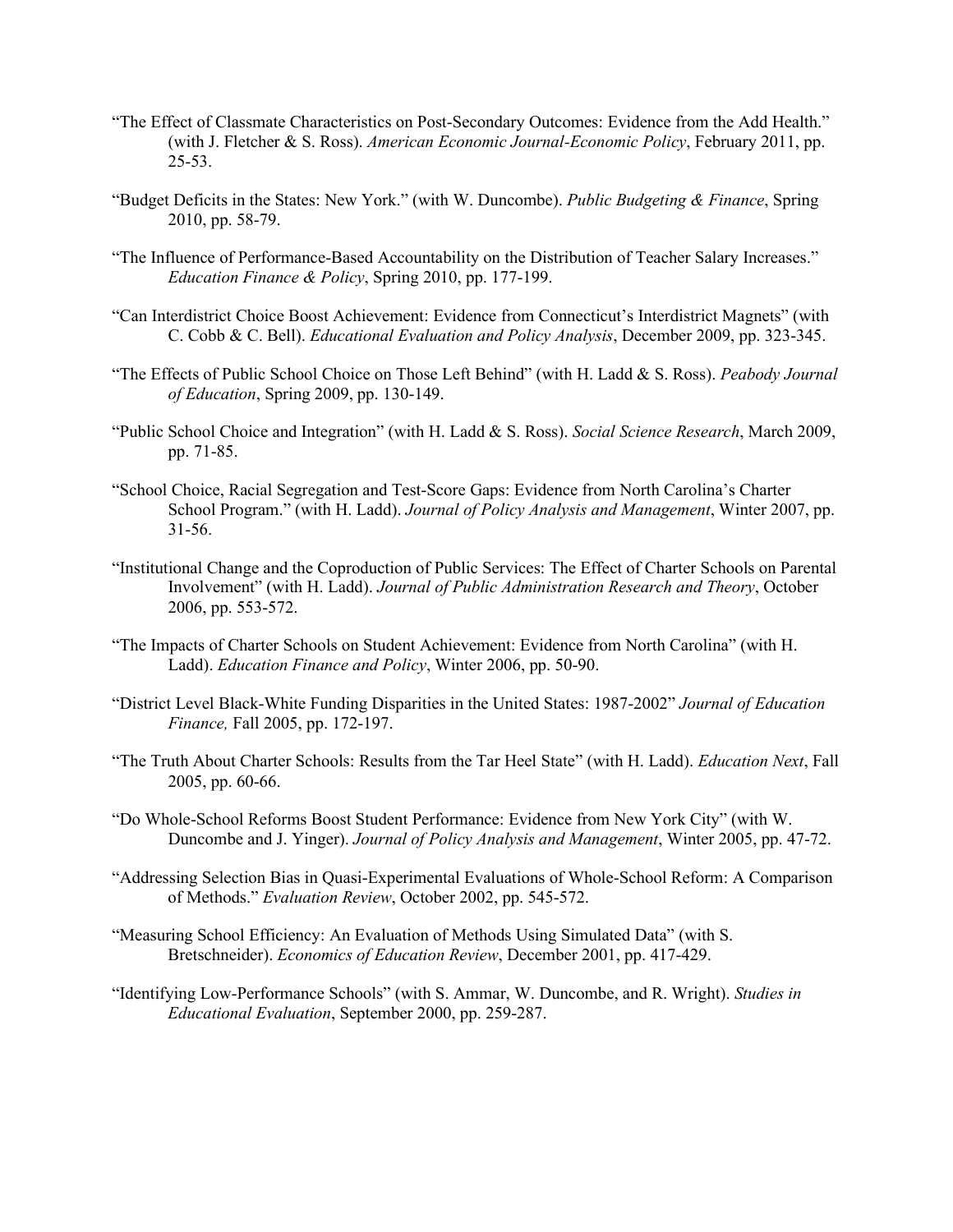#### **Book Chapters**

- "Revenue Volatility in New York State School Districts: Challenges and Responses." (with C. Buerger). In *Local Government Budget Stabilization*, edited by Yilin Hou (Springer, 2015).
- "Charter Schools." (with K. Bulkley). In *Handbook of Research in Education Finance and Policy*, 2nd Edition, edited by H. Ladd and M. Goertz (Routledge, 2015).
- "Charter School Location: Evidence and Policy Implications." In *Education, Land and Location*, edited by G.K. Ingram and D.A. Kenyon (Lincoln Institute of Land Policy, 2014), pp. 243-266.
- "Legally Viable Desegregation Policies: The Case of Connecticut." (with C. Cobb and C. Bell). In *Integrating Schools in a Changing Society: New Policies and Legal Options of a Multiracial Generation*, edited by Erica Frankenberg and Elizabeth Debray (The University of North Carolina Press, 2011), pp. 131-150.
- "Charter Schools." (with K. Bulkley). In *Handbook of Research in Education Finance and Policy*, edited by H. Ladd and E. Fiske (Lawrence Erlbaum Associates, 2008).
- "Charter Schools in North Carolina." (with H. Ladd). In *Charter Schools: What Fosters Growth and Outcomes*, edited by M. Berends, M. Springer, and H. Walberg (Lawrence Erlbaum Associates, 2007), pp. 195-220.
- "Can Whole-School Reform Improve the Productivity of Urban Schools: The Evidence on Three Models." In *Fiscal Policy in Urban Schools*, edited by C. Roelke and J. King Rice (Information Age Publishing, 2002), pp. 11-36.
- "Evaluating School Performance: Are We Ready for Prime Time" (with William Duncombe). In *Developments in School Finance, 1999-2000*, edited W. Fowler, Jr. (National Center for Educational Statistics, 2002), pp. 9-28.

#### **Other Publications**

- "The Relative Costs of New York City's New Small Public High Schools of Choice" (with R. Unterman and H. Bloom). MDRC Working Paper, Retrieve from http://www.mdrc.org/sites/default/files/Relative Costs SSC WP.pdf, October 2014.
- "The Challenge of Developing Enrollment Targets: Thoughts and Recommendations for Charter School Authorizers." New York: New York City Charter School Center. Retrieve from [http://www.nyccharterschools.org/storage/documents/Bifulco\\_report\\_and\\_memo\\_final.pdf,](http://www.nyccharterschools.org/storage/documents/Bifulco_report_and_memo_final.pdf) July 2010.
- Review of *Review of "Connecticut's Charter School Law & Race to the Top!"* Boulder and Tempe: Education and the Public Interest Center & Education Policy Research Unit. Retrieve from [http://epicpolicy.org/thinktank/review-Connecticut-Charter,](http://epicpolicy.org/thinktank/review-Connecticut-Charter) March 2010.
- [Introduction to the special issue on informing the future of school choice policy](https://experts.syr.edu/en/publications/introduction-to-the-special-issue-on-informing-the-future-of-scho) (with Cobb, C. D., [Bifulco, R.](https://experts.syr.edu/en/persons/robert-bifulco) & Bell, C. A.) *[Peabody Journal of Education](https://experts.syr.edu/en/persons/robert-bifulco/publications/)*, April 2009.
- Review of *Spin Cycle: How Research is Used in Policy Debates: The Case of Charter Schools* by Jeffrey R. Henig. *Journal of Economic Literature*, June 2009.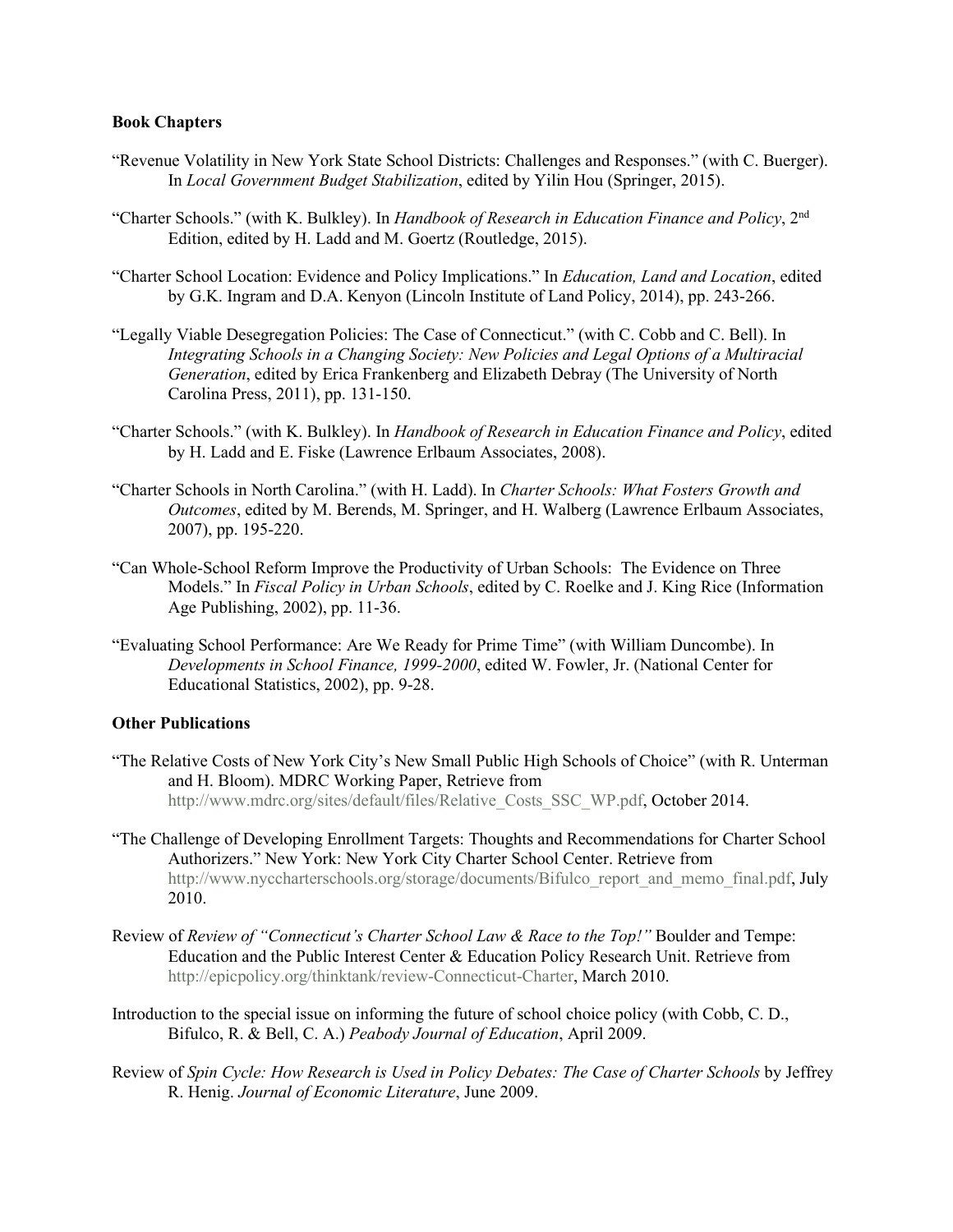- Review of "The Impact of Milwaukee Charter Schools on Student Achievement." Boulder and Tempe: Education and the Public Interest Center & Education Policy Research Unit. <http://epicpolicy.org/thinktank/review-impact-Milwaukee-charter>, May 2009.
- Review of *The Political Economy of Education: Implications for Growth and Inequality* by Mark Gradstein, Moshe Justman, and Volker Meier. *Economics of Education Review*, April 2007, pp. 263-264.
- "Charter Schools are Hurting Student Achievement" *Raleigh News and Observer,* August, 2004 (with H. Ladd).
- "Response to Comment on Estimating School Efficiency" (with S. Bretschneider). *Economics of Education Review*, December 2003, pp. 635-638.

# **REPORTS**

- *Evaluating the Effects of the Say Yes to Education Program in Buffalo, NY: Phase II Final Report* (with Ross Rubenstein and Hosung Sohn). Submitted to the Say Yes Foundation, July 2020.
- *Evaluating the Effects of the Say Yes to Education Program in Buffalo, NY: Third-Year Report (with Ross* Rubenstein and Hosung Sohn). Submitted to the Say Yes Foundation, July 2016.
- *Evaluating the Effects of the Say Yes to Education Program in Buffalo, NY: Second-Year Report* (with Ross Rubenstein and Hosung Sohn). Submitted to the Say Yes Foundation, July 2015.
- *Evaluating the Effects of the Say Yes to Education Program in Buffalo, NY: First-Year Report* (with Ross Rubenstein and Hosung Sohn). Submitted to the Say Yes Foundation, July 2014.
- *Effect of New York Charter Schools on School District Finances* (with Randall Reback). Submitted to New York State Education Department and the Education Finance Research Consortium at SUNY Albany, December 2011.
- *A Tale of Two Cities: Charter School Resource Allocation and Facility Financing in Albany and Buffalo* (with Cynthia Searcy). Submitted to New York State Education Department and the Education Finance Research Consortium at SUNY Albany, November 2011.
- *Evaluating Connecticut's Education Cost Sharing Program, School Funding and Educational Resources*  (with Bruce Baker). Submitted to Connecticut Coalition for Justice in Education Funding and the Yale Law School Education Adequacy Clinic, July 2011.
- *The Say Yes to Education Community Indicators Project* (with Ross Rubenstein, Selena Tan, and Mandy Wampler). Submitted to the Say Yes Foundation, June 2011.
- *The Influence of Accountability and Finance Policies on Charter School Locations and Enrollments* (with Christian Buerger). Submitted to New York State Education Department and the Education Finance Research Consortium at SUNY Albany, May 2011.
- *Examining the Say Yes to Education Program's Initial Impact on the Syracuse Residential Housing Market* (with Ross Rubenstein). Submitted to the Say Yes Foundation, April 2011.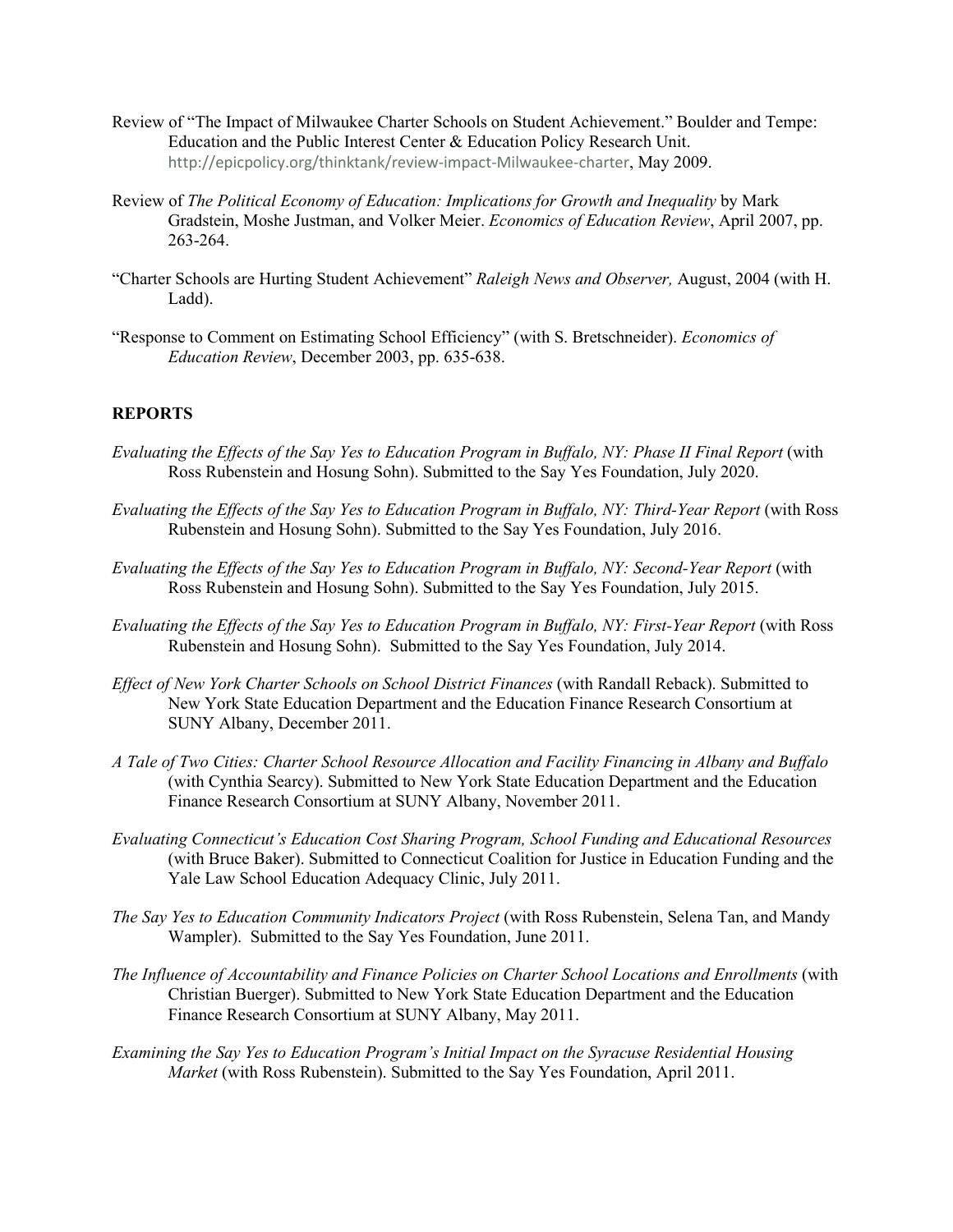- *The Say Yes to Education Program in Syracuse's Effects on Public School Enrollments: Report on Initial Trends* (with Ross Rubenstein). Submitted to the Say Yes Foundation, March 2011.
- *Evaluation of Connecticut's Open Choice Program* (with C. Cobb and C. Bell). Submitted to Connecticut State Education Department, Division of Teaching and Learning, Office of School Choice, June 2009.
- *Achievement Analysis of Connecticut's Project Choice Early Beginnings* (with C. Bell and C. Cobb)*.*  Submitted to Connecticut State Education Department, Division of Teaching and Learning, Office of School Choice, January 2009.
- *Evaluation of Connecticut's Interdistrict Magnet Schools* (with C. Cobb and C. Bell)*.* Submitted to Connecticut State Education Department, Division of Teaching and Learning, Office of School Choice, January 2009.
- *Connecticut Interdistrict Magnet and State Charter School Update* (with C. Cobb and C. Esposito)*.*  Submitted to Connecticut State Education Department, Division of Teaching and Learning, Bureau of Educational Equity, December 2006.
- *Linking Education Funding to Student Achievement Standards.* Submitted to Governor M. Jodi Rell's Commission on Education Finance, May 2006.
- *The Promise of Charter Schools: Innovation, Organization and Performance* (with H. Ladd). Final Report submitted to Smith Richardson Foundation, May 2005.
- Do Whole-School Reform Programs Boost Student Performance? The Case of New York City (with C. Bourdeaux, W. Duncombe, and J. Yinger). Final Report submitted to the Smith Richardson Foundation, July 2002.
- *The Impact of the New York State Class Size Reduction Initiative on Teacher Resources.* Submitted to the New York State Education Department, May 2001.

## **FUNDED RESEARCH**

- "Third party evaluation of the Say Yes to Education's City-wide Turnaround Strategy in public schools in Buffalo, New York – Phase II." Principal Investigator (with Ross Rubenstein). The Say Yes to Education Foundation, 2018-2021. (\$217,330).
- "Third-Party Evaluation of Say Yes in Buffalo." Principal Investigator (with Ross Rubenstein). The Say Yes to Education Foundation, 2013-2016. (\$503,869).
- "Say Yes to Education: Family Choices and Economic Development in Syracuse: An Initial Monitoring Report." Principal Investigator (with Ross Rubenstein). The Say Yes to Education Foundation, 2010-2011. (\$50,383).
- "New York State's Charter School Program: Regulations, Funding and Fiscal Impacts." Principal Investigator. The Research Foundation of SUNY, on behalf for the Education Research Finance Consortium (EFRC) at the University of Albany, 2010-2011. (\$107,896).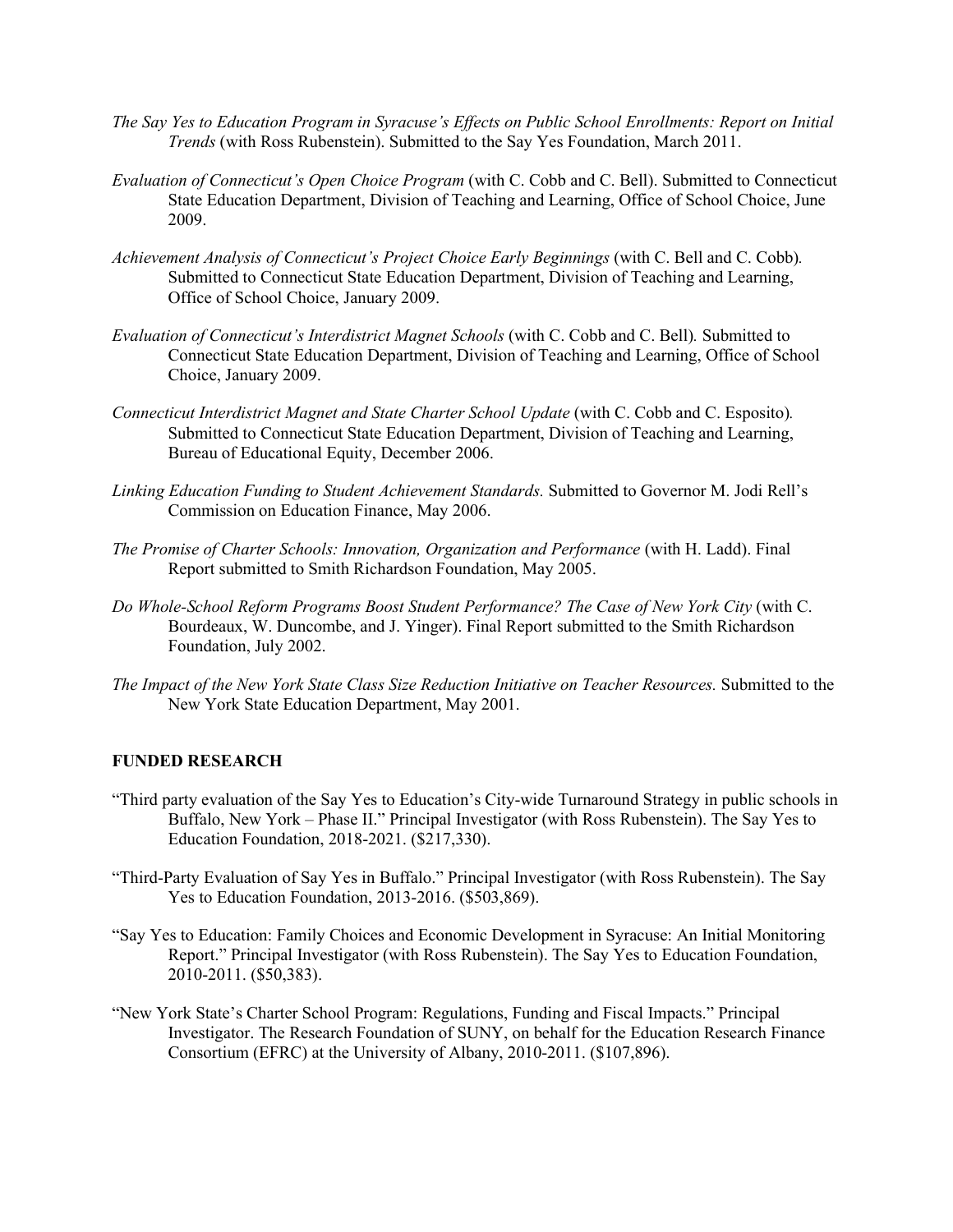- "Evaluation of Bureau of Educational Equity Programs." Principal Investigator (with Casey Cobb and Courtney Bell). Connecticut State Department of Education. 2006-2008. (\$299,513).
- "The Promise of Charter Schools: Innovation, Organization and Performance." Co-Principal Investigator (with Helen F. Ladd). Smith Richardson Foundation. 2002-2004. (\$222,809).
- "Do Whole-School Reform Programs Boost Student Performance? The Case of New York City" Co-Principal Investigator (with John Yinger and William Duncombe). Smith Richardson Foundation. 2000-2002. (\$248,957).
- "A Preliminary Evaluation of the New York State Class-Size Reduction Inititative," Co-Principal Investigator (with William Duncombe). New York State Education Department. 2000-2001. (\$30,000).

## **INVITED PRESENTATIONS**

- "Who Benefits from Accountability-Driven School Closure? Evidence from New York City" New York University, New York, NY September 27, 2018.
- "Assessing the Effects of Place Based Scholarships on Urban Revitalization: The Case of Say Yes to Education." *The University of Arkansas Department of Education Reform 2015-2016 Lecture Series*, Fayetteville, AK April 29, 2016.
- "Charter School Location: Evidence and Policy Implications." *ducation, Land and Location*, *The Eight Annual Land Policy Conference,* Lincoln Institute of Land Policy, Cambridge, MA June 3, 2013.
- "Can Interdistrict Choice Boost Student Achievement? The Case of Connecticut's Interdistrict Magnet School Program" *Dan Sweat Symposium*, Andrew Young School of Public Policy, Georgia State University, April 30, 2010.
- "Legally Viable Desegregation Strategies: The Case of Connecticut" *Looking to the Future: Legal and Policy Options for Racially Integrated Education in the South and the Nation*, Chapel Hill, NC, April 2, 2009.
- "The Effects of Public School Choice on Those Left Behind: Evidence from Durham, NC." *Public School Choice in a Post-Desegregation World*, Storrs, CT, November 28, 2007.
- "The Effects of Public School Choice on Those Left Behind: Evidence from Durham, NC" New York Federal Reserve, October 20, 2007.
- "Charter Schools in North Carolina." National Center of School Choice (NCSC) at Vanderbilt University, September 28 and 29, 2006.
- "Studying Achievement in Charter Schools: What Do We Know." Annual Business Meeting of the American Education Research Association Special Interest Group: Charter School Research and Evaluation, Montreal, Canada, April 11, 2005.
- "Institutional Change and the Coproduction of Public Services: The Effect of Charter Schools on Parental Involvement." Institute of Education and Social Policy Seminar Series sponsored by Steinhardt School of Education, New York University, February 16, 2005.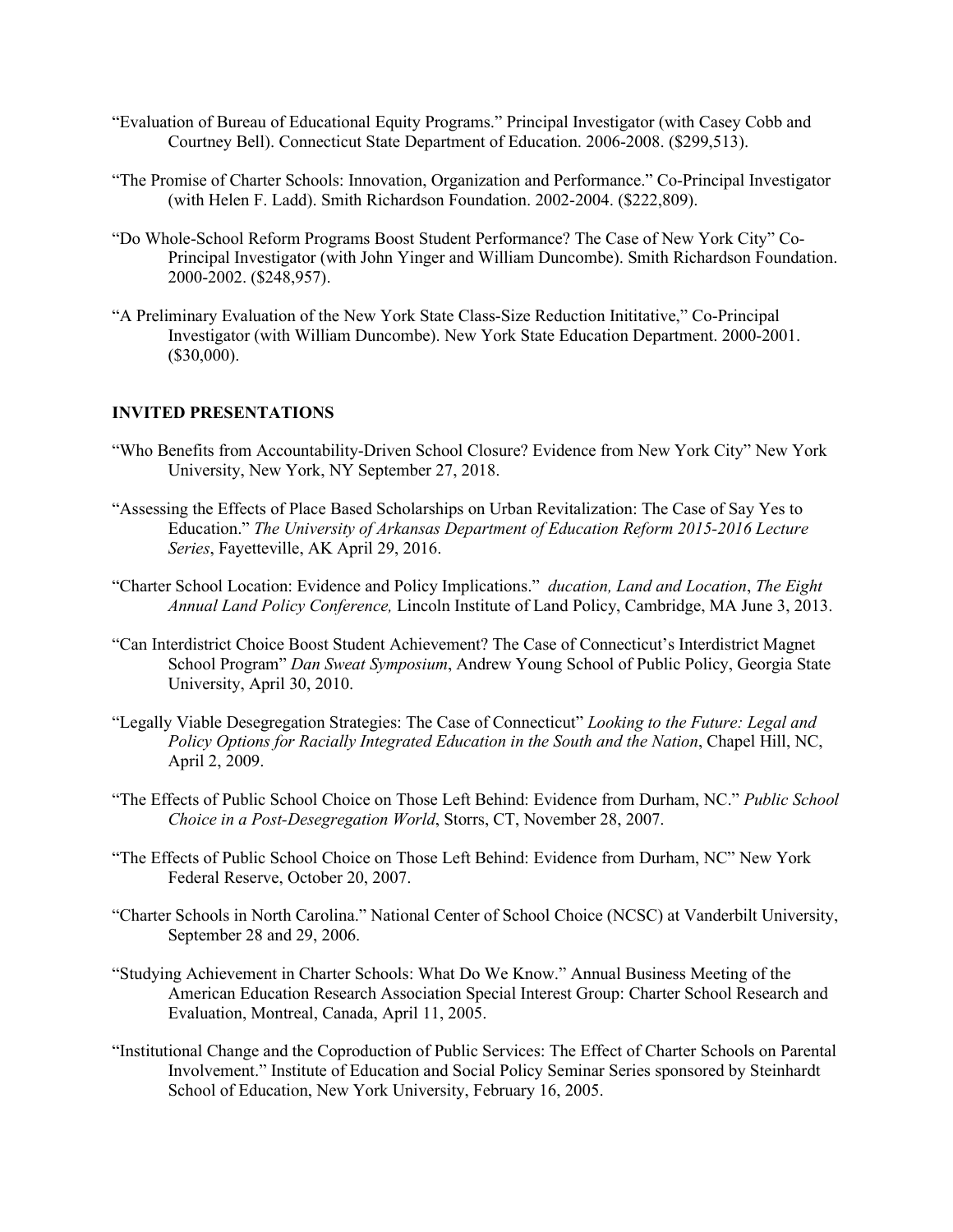- "The Impacts of Charter Schools on Student Achievement: Evidence from North Carolina" *New England Study Group* sponsored by the Boston Federal Reserve*,* Boston, MA, April 15, 2004.
- "Do Whole-School Reform Models Boost Student Performance: Evidence from New York City" *Micro-Incentives Research Center Annual Conference*, Duke University, December 7-8, 2002.

# **RECENT CONFERENCE PRESENTATIONS**

- "Between and Within-District Racial Disparities in Funding" *Association of Education Finance & Policy Annual Conference*, Denver, CO, March 18, 2022.
- "Fiscal Impacts of the Opioid Crisis on State and Local Governments: How Big?" Social and Community Consequences of the Opioid Epidemic, The ANNALS of the American Academy of Political and Social Science, Authors Conference, January 27-28, 2022.
- "Budgetary Impacts of Retiree Health Care Benefits on Local School Districts" (with Minchin Lewis) presented at Rockefeller Institute of Government, Local Government Lab, June 9, 2021.
- "School Closures and Teachers: A Case Study of New York City." *Association of Public Policy Analysis and Management*, online, November 13, 2020.
- "Covering Data Analytics for MPA Students: Towards an Instructional Framework" *NASPAA*, Los Angeles, CA, October 17, 2019.
- "Who Benefits From Accountability-Driven School Closure? Evidence From New York City" Association of Budgeting And Financial Management, Denver, Co, October 4, 2018.
- "The Effects of Say Yes to Education on High School Graduation, College Matriculation and College Persistence" *Association of Education Finance & Policy Annual Conference*, Washington, D.C., March 18, 2017.
- Organizer and Moderator of Plenary Session, Income Inequality: Causes, Response and Fiscal Implication (with panelists Len Burman, Urban-Brookings Tax Policy Center, Douglas Holtz-Eakin, American Action Forum, and Heather Boushey, Center for American Progress), *Association of Budgeting and Financial Management*, Washington, DC, October 1, 2015.
- "Say Yes to Education in Buffalo." *PromiseNet 2015*, Kalamazoo, MI, November 11, 2015.
- "The Effect of Charter Schools on District Efficiency: The Case of New York State." *Association of Budgeting and Financial Management*, Washington, D.C., October 1, 2015.
- "The Relative Costs of New York City's New Small Public High Schools of Choice." *Association of Education Finance & Policy Annual Conference*, Washington, D.C., February 26, 2015.

# **DISSERTATION COMMITTEES (\*COMMITTEE CHAIR)**

Jeehee Han, "Three Essays on Public Housing and Social Inequality." June 2021.

\* David Schwegman, "Three Essays on Property Tax Administration and Policy." March 2020.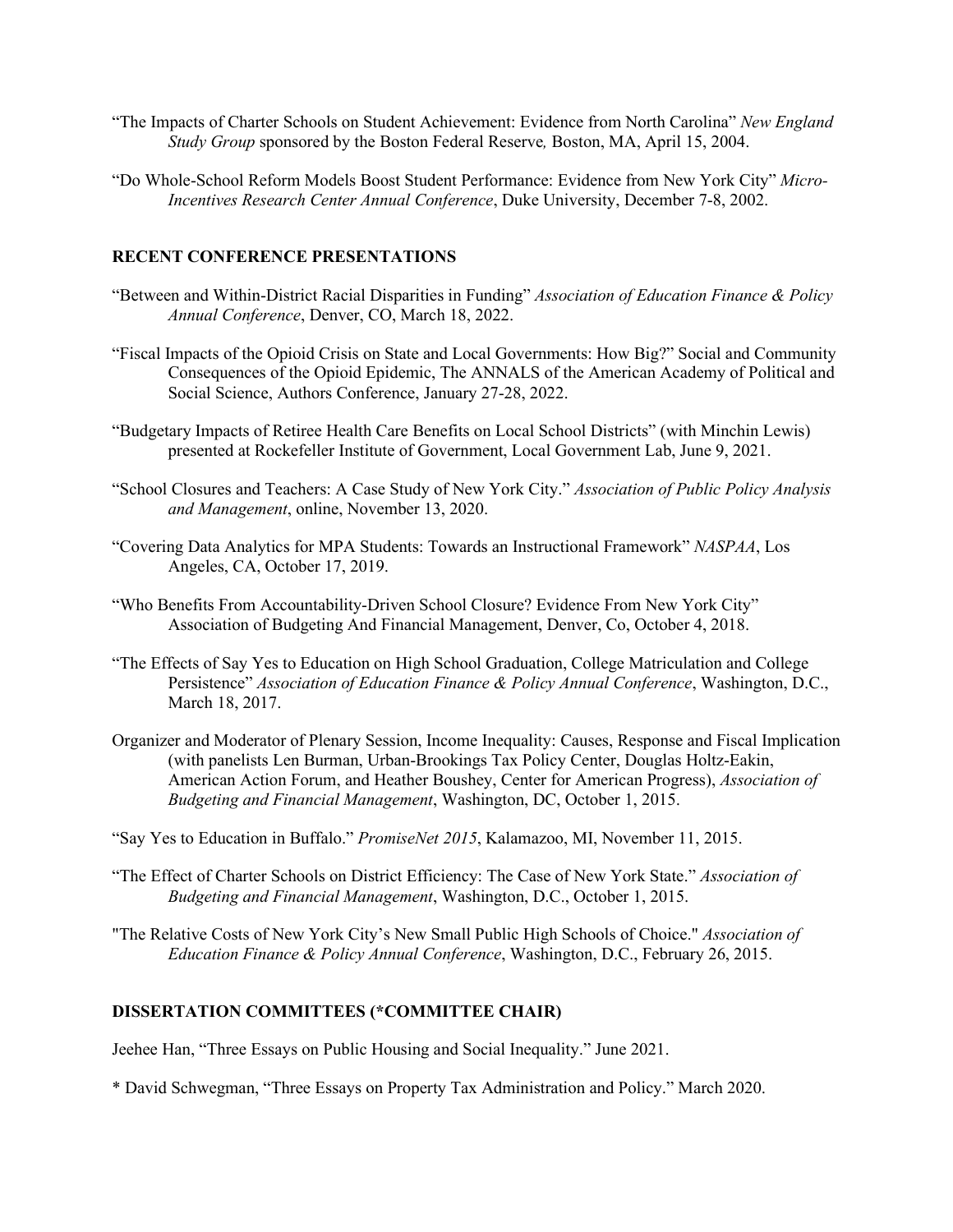\* Iuliia Shybalkina, "Engagement-Equity Trade-Off: A Mixed-Methods Study Of Participatory Budgeting And Property Tax Assessment Appeals In Large Us Cities." July 2019.

Michelle Lofton, "Three Essays on the Management of Local Government Cash Flows." May 2018.

- Pengju Zhang, "Three Essays on the Links between Local Government Structural Changes and Public Finance." July 2016.
- Can Zhou, "The Effect of the HOPE Scholarship Program on Interstate Migration." May 2016.
- \* Sun Jung Oh, "Three Essays on the Impact of Student Assignment Policies." May 2015.
- Lincoln Groves, "Three Essays on U.S. Social Policy's Impacts on the Human Capital Development of Young Adults At-Risk of Poverty." May 2015.
- \* Christian Buerger, "Unintended Consequences of Charter School Programs." December 2014.
- Kerri Raisson, "Assessing the Role and Impact of Public Policy on Child Family Violence." May 2013.
- Il Hwan Chung, "Education Finance Reform, School Choice, and Residential Sorting." July 2012.
- Ryan Yeung, "The Effect of Immigrant Composition on Student Achievement." August 2011.
- Phuong Huang Nguyen, "Three Essays on Education Policy and Finance." December 2010.
- Naomi Aoki, "Alternative Institutional Arrangements and Government Performance: Theoretical and Empirical Investigations of Autonomy and Accountability in Public Education." October 2010.
- Larry Miller, "Three Essays Examining the Relationship between Public Budgeting Policies, Resource Equity and Student Outcomes" August 2009.

## **COURSES TAUGHT**

Cost-Benefit Analysis, MPA Public Budgeting, Online EMPA Research Methods for Public Administration, Ph.D Education Policy, MPA MPA Workshops, MPA Managerial Economics for Public Administrators, MPA Quantitative Analysis: Program Evaluation, MPA Urban Policy, MPA, Capstone Project, MPA Cost-Benefit Analysis, 2-Day Seminar for Legislative Analysts Policy Analysis, MPA Public Budgeting, MPA Program Evaluation, Undergraduate State and Local Government Fiscal Problems, Undergraduate/MPA Analytic Tools for Public Administrators, MPA Social Policy, Undergraduate/MPA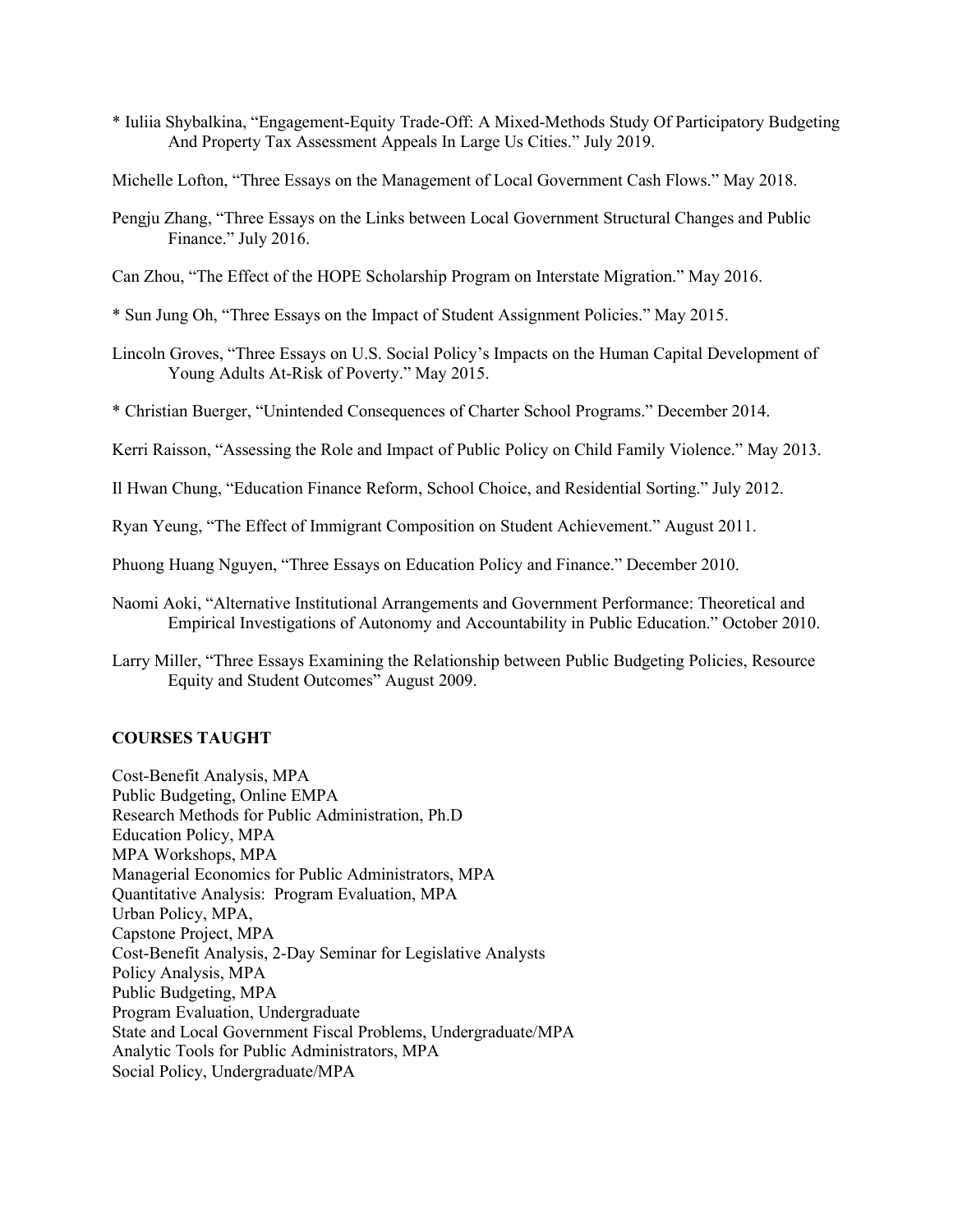#### **SELECTED DEPARTMENT, COLLEGE AND UNIVERSITY SERVICE**

- Associate Dean and Chair, Maxwell School, Department of Public Administration and International Affairs, Syracuse University, July 1, 2016 – present.
- Search Committee Chair, Assistant Teaching Professor for Policy Studies, Spring 2022.
- Search Committee, Assistant Dean for DC Programs, Maxwell School of Citizenship and Public Affairs, Spring 2020.
- Search Committee, Chair, MA IR Director, Department of Public Administration and International Affairs, Syracuse University, 2019.
- 'Cuse Grant Review Panel, Syracuse University, 2018.
- Minnowbrook Conference Committee, Maxwell School of Citizenship and Public Affairs, 2017-2018.
- Search Committee, open rank public management faculty positions, Department of Public Administration and International Affairs, Syracuse University, 2016.
- Ph.D. Director, Department of Public Administration and International Affairs, 2015 –2016.
- Junior Faculty Mentoring Committee, Jesse Lecy, Department of Public Administration and International Affairs, Syracuse University, 2015 –2016.
- Search Committee, Chair, assistant/associate professor public financial management faculty position, Department of Public Administration and International Affairs, Syracuse University, 2015.
- Search Committee, assistant professor policy analysis faculty position, Department of Public Administration and International Affairs, Syracuse University, 2015.
- Roscoe Martin Award Committee, Maxwell School of Citizenship and Public Affairs, 2015.
- Maxwell Faculty Council, Member, Syracuse University, 2013-2016.
- Search Committee, Chair, open rank public finance faculty position, Department of Public Administration and International Affairs, Syracuse University, Fall 2012.
- Search Committee, assistant or associate policy analysis faculty position, Department of Public Administration and International Affairs, Syracuse University, 2012- Spring 2013.
- Reappointment Review Committee, Professor of Practice, Catherine Bertini, Department of Public Administration, 2011.
- Ph.D. Committee, Department of Public Administration and International Affairs, Syracuse University, Fall 2010-present.
- MPA Committee, Department of Public Administration, Syracuse University, 2008- 2011.
- Ad-Hoc Committee on Department Governance, Department of Public Administration, Syracuse University, 2010.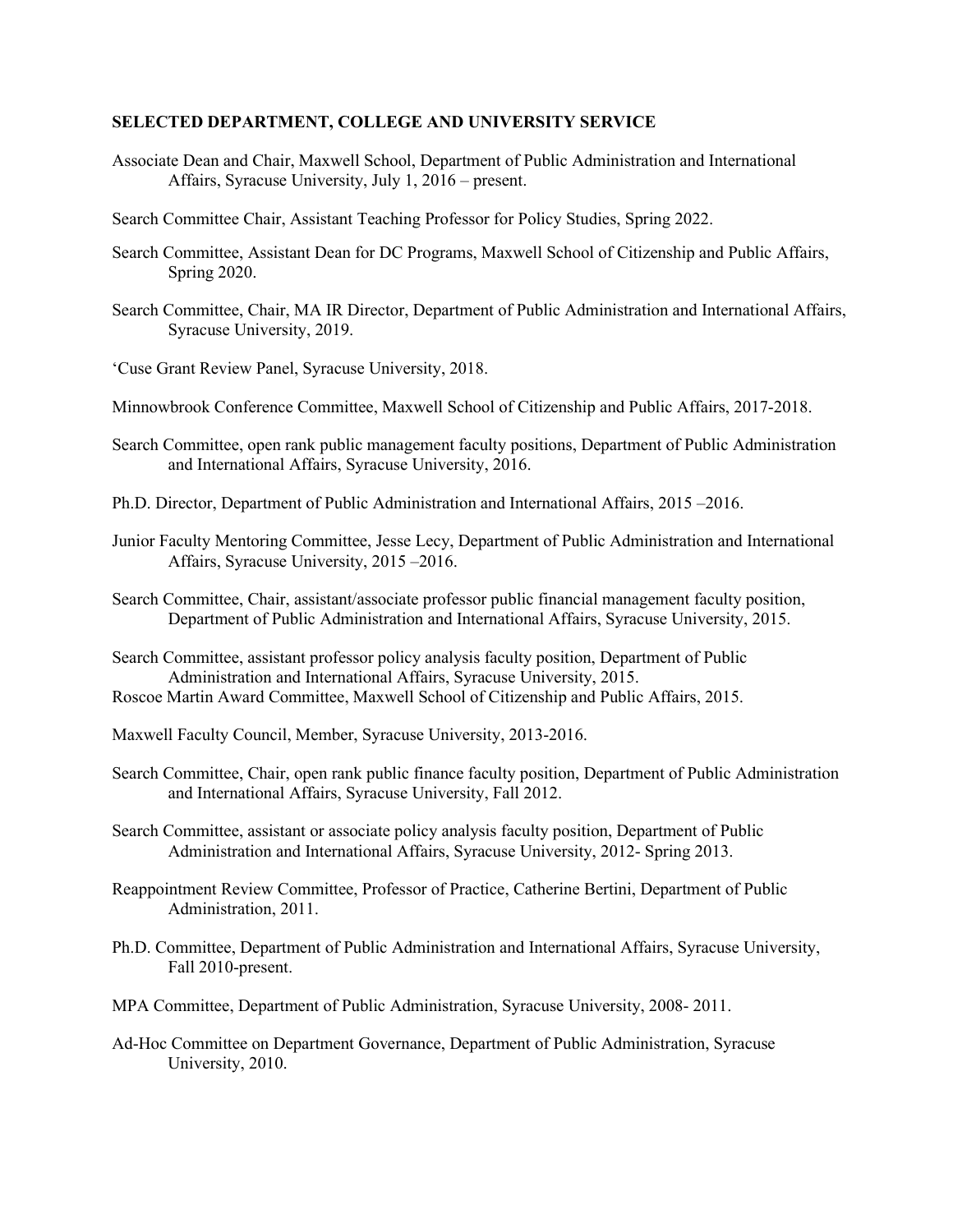Search Committee, Urban & Community Studies Director, University of Connecticut, 2007.

Promotion & Tenure Committee, Department of Public Policy, University of Connecticut, 2007.

Undergraduate Programs Director, Department of Public Policy, University of Connecticut, 2006-2008.

University Interdepartmental Courses & Curriculum Committee, University of Connecticut, 2006-2007.

MPA Admissions Committee, Department of Public Policy, University of Connecticut, 2006-2007.

Organizer of Department of Public Policy Speaker Series, University of Connecticut, 2004- 2008.

College of Liberal Arts & Sciences Courses & Curriculum Committee, University of Connecticut, 2004- 2008.

MPA Curriculum Committee, Department of Public Policy, University of Connecticut, 2002-2008.

Tri-Campus Urban & Community Studies Faculty Committee, University of Connecticut, 2002-2008.

# **OTHER PROFESSIONAL ACTIVITIES**

#### **Editorial Appointments**

Co-Editor, *Journal of Policy Analysis and Management*, 2014 – 2018. Editorial Board Member, *Educational Finance and Policy,* 2018-present. Editorial Board Member, *Public Budgeting and Financial Management*, 2015-present. Editorial Board Member, *Educational Evaluation and Policy Analysis*, 2012-present. Editorial Board Member, *Journal of Policy Analysis and Management*, 2018-2020. Editorial Board Member, *American Education Research Journal*, 2016.

# **Refereeing**

*American Education Research Journal, Eastern Economic Journal, Economic Inquiry, Economics of Education Review, Education Economics, Educational Evaluation and Policy Analysis, Education Finance and Policy, Education Next, Educational Policy, Education Policy Analysis Archives, Evaluation Review, Field Methods, Journal of Education Finance, Journal of Policy Analysis and Management, Journal of Politics, Journal of Public Administration Research and Theory, Journal of Public Economics, Journal of Urban Economics, National Tax Journal, Policy Studies Journal, Public Administration Review, Public Budgeting & Finance, Review of Economics and Statistics, Social Science and Medicine, Social Science Quarterly, Social Science Research, Sociology of Education*

#### **Service to Academic Associations**

Commissioner, NASPAA's Commission on Peer-Review & Accreditation (COPRA). 2014-2016. Chair, Michael Curro Award Committee, Association for Public Budgeting and Financial Management, 2015.

Board of Directors, Association of Education Finance and Policy, At-Large Member, 2013-2015 (Publications Committee, 2013; Co-Chair of Publications Committee, 2014, 2015).